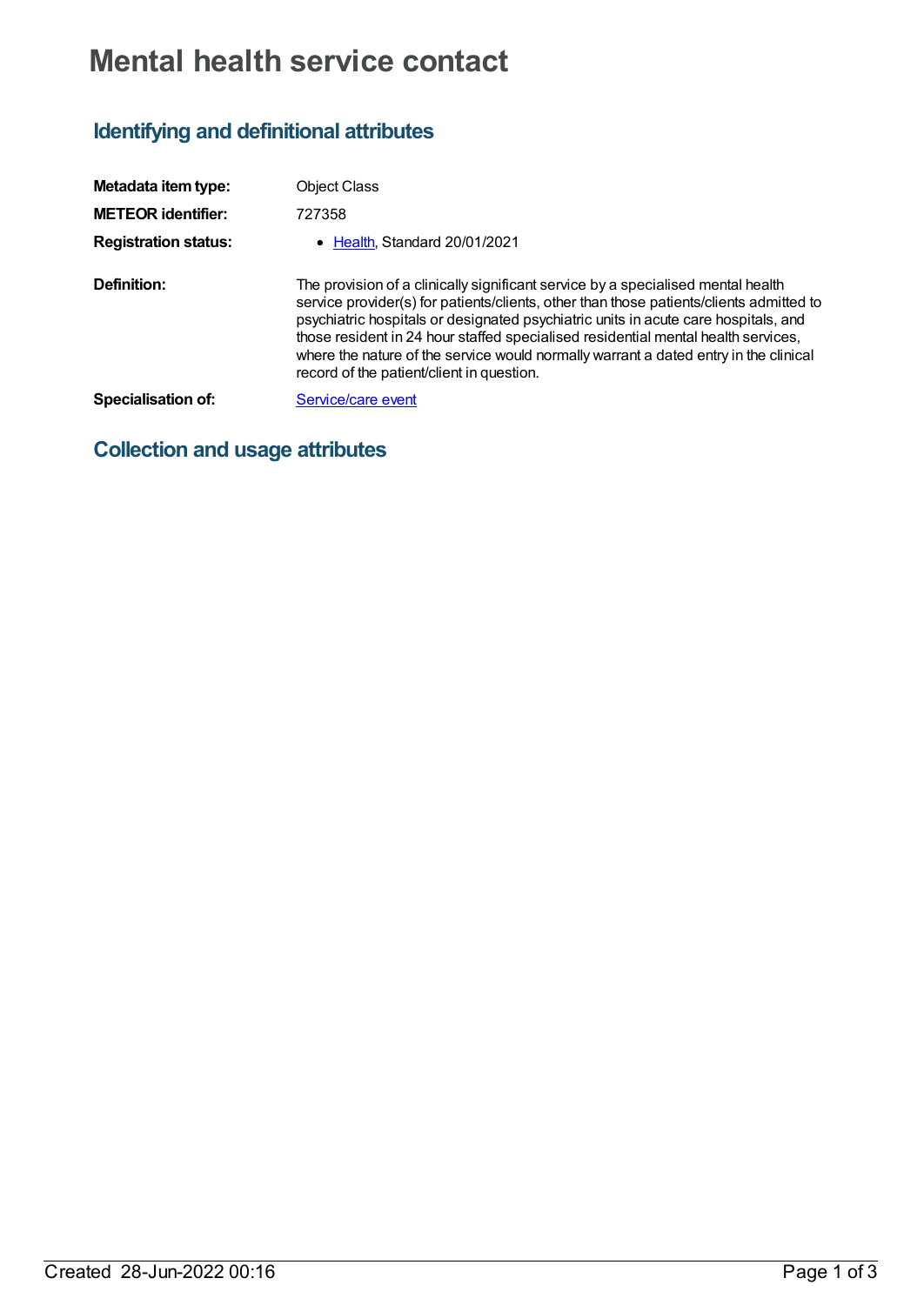**Guide for use:** A service contact must involve at least two persons, one of whom must be a specialised mental health service provider.

> Mobile and outreach services and consultation and liaison services are included as service contacts.

Service contacts are not restricted to in person communication but can include telephone, video link or other forms of direct communication.

Service contacts can either be with a patient/client, or with a third party such as a carer or family member, other professional or mental health worker or other service provider. Services involving only a service provider and a third party(ies) are included as service contacts, where the nature of the service would normally warrant a dated entry in the clinical record of the patient/client in question.

Handover activity is the transfer of professional responsibility for a client to another professional. Where handover activity has occurred, and it meets the definition of a service contact, it is in scope for collection (ACSQHC, 2019).

A service contact should be recorded for each patient/client for which the service is provided, regardless of the number of patients/clients or third parties participating.

There may be multiple service contacts on any one day for a patient/client, including contacts involving third parties. If multiple mental health service providers deliver a service contact to the same client concurrently a single service contact should be recorded. If multiple mental health service providers deliver a service contact to the same client sequentially, a service contact should be recorded for each mental health service provider.

Service contacts provided by all staff employed by a specialised mental health service organisation, including non-clinical staff, are considered in scope for collection provided the nature of the service contact meets the definition.

Service provision is only regarded as a service contact if it is relevant to the clinical condition of the patient/client. This means that it does not include services of an administrative nature (e.g. telephone contact to schedule an appointment) except where the nature of the service would normally warrant a dated entry in the clinical record of the patient/client in question.

There may however be instances where notes are made in the patient/client clinical record that have not been prompted by a service provision for a patient/client. Examples include noting receipt of test results that require no further action and noting a patient/client did not attend a planned service contact. These instances would not be regarded as service contacts.

In instances where documenting the patient/client's service contact details is separated in time from the service provision, the documenting of the contact details is not counted as a separate service contact.

Travel to or from the location at which the service is provided, for example to or from outreach facilities or private homes, is not to be reported as a service contact.

#### **Source and reference attributes**

| <b>Submitting organisation:</b> | Australian Institute of Health and Welfare                                                                                                                                                                                                                                                                                                                                          |
|---------------------------------|-------------------------------------------------------------------------------------------------------------------------------------------------------------------------------------------------------------------------------------------------------------------------------------------------------------------------------------------------------------------------------------|
| Reference documents:            | Australian Commission on Safety and Quality in Health Care, 2019. The National<br>Safety and Quality Health Service (NSQHS) Standards; Communication at clinical<br>handover, Action 6.8. Sydney: ACSQHC. Viewed 24 November<br>2020, https://www.safetyandquality.gov.au/standards/nsqhs-<br>standards/communicating-safety-standard/communication-clinical-handover/action-<br>68 |

### **Relational attributes**